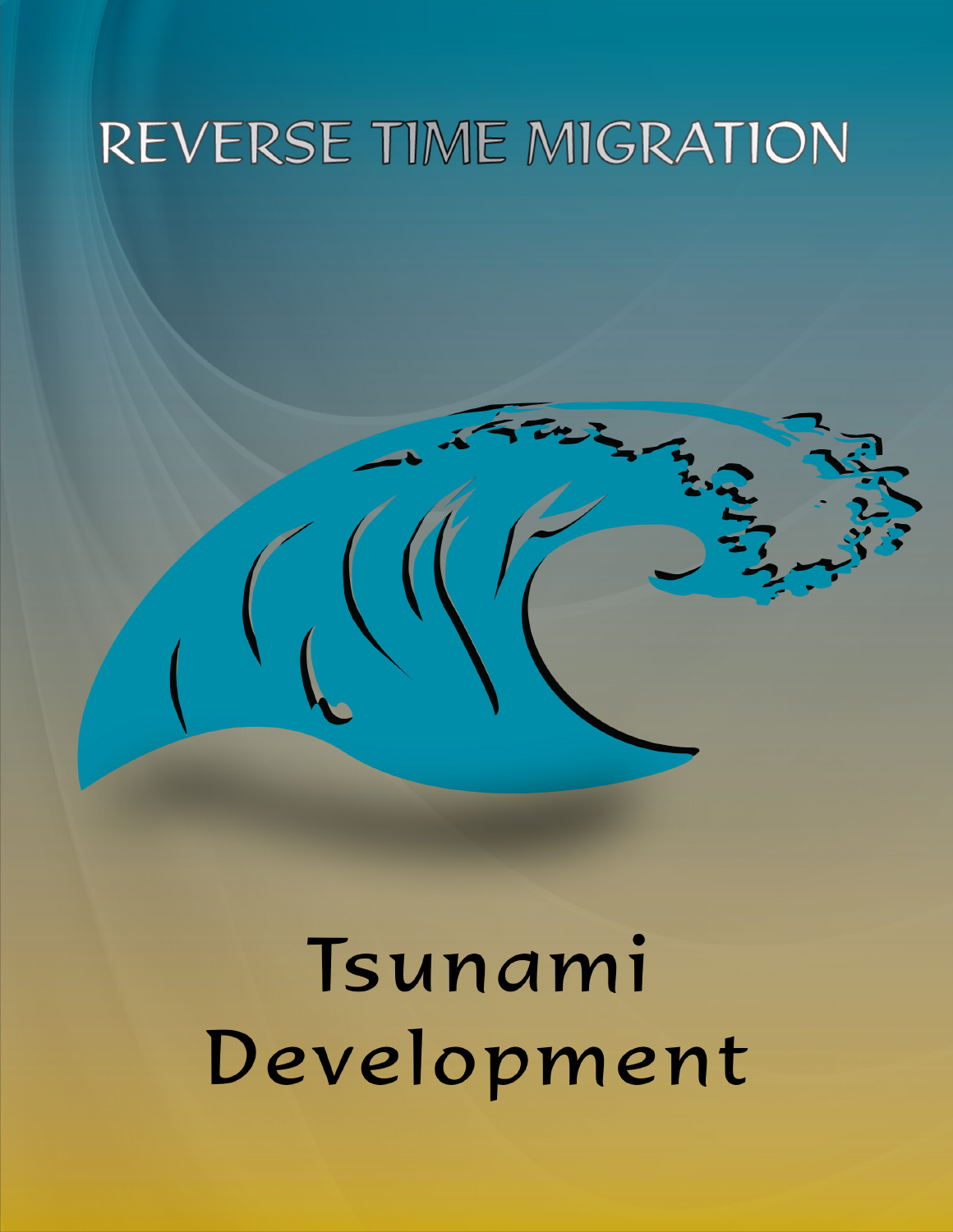Reverse Time Migration is the most accurate tool for imaging complex geology and it is quickly becoming economic for a much wider group of users and companies. RTM is a no compromise, two-way wave equation migration. Unlike oneway wave equation migrations, RTM can image steep dips and turning waves. It maintains accuracy even in areas of complex geology and complex velocities.

Until recently RTM has been used only within large oil and processing companies. Now the technology is available commercially from Tsunami, the company that has delivered easy to use Kirchhoff migrations to a world-wide customer



base. New faster Linux computers like the Nehalem processor, and Tsunami's support for Nvidia Graphic Processing Units ( GPUs), makes running the RTM algorithm much more cost effective.

Tsunami Reverse Time Migration offers companies both cost savings and better imaging results. This is achieved by exploiting inexpensive hardware, by giving the users the options to compromise between image quality and performance, and by making the users more productive.

RTM is both CPU and memory intensive. Tsunami has solved the problem of making the algorithm computationally inexpensive which provides optimum performance and greater functionality. Although most RTM programs run much slower than Kirchhoff migration, Tsunami's RTM is optimized to reduce runtime and disk storage requirements.